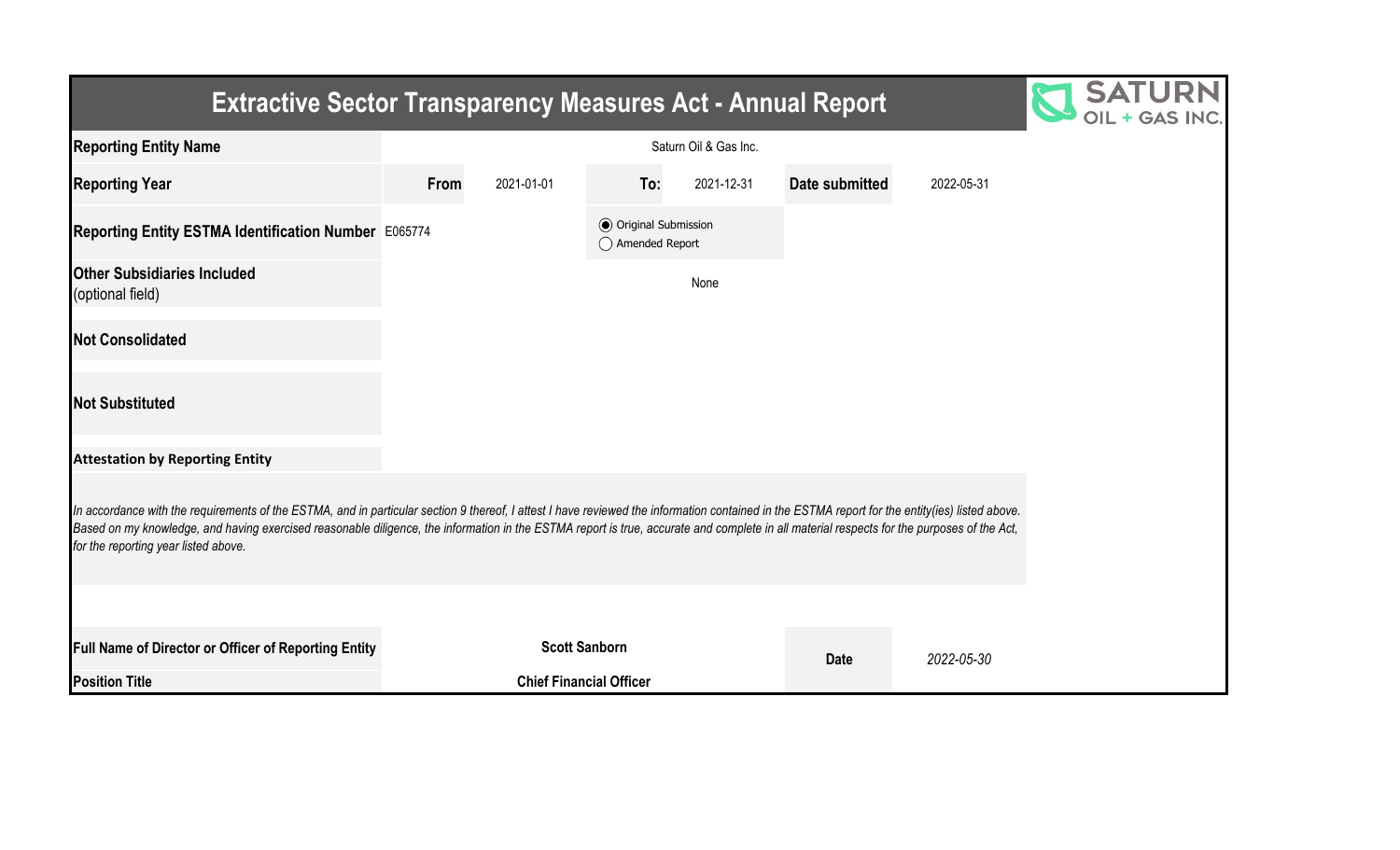| <b>Extractive Sector Transparency Measures Act - Annual Report</b>                                                                                                               |                                                                                                                   |                                                                                 |                    |                  |        |                                       |                |                  |                                               |                                      |                                                                                                                                                                                                                                |  |  |
|----------------------------------------------------------------------------------------------------------------------------------------------------------------------------------|-------------------------------------------------------------------------------------------------------------------|---------------------------------------------------------------------------------|--------------------|------------------|--------|---------------------------------------|----------------|------------------|-----------------------------------------------|--------------------------------------|--------------------------------------------------------------------------------------------------------------------------------------------------------------------------------------------------------------------------------|--|--|
| <b>Reporting Year</b><br><b>Reporting Entity Name</b><br><b>Reporting Entity ESTMA</b><br><b>Identification Number</b><br><b>Subsidiary Reporting Entities (if</b><br>necessary) | To:<br>From:<br>2021-01-01<br>2021-12-31<br>Saturn Oil & Gas Inc.<br><b>Currency of the Report CAD</b><br>E065774 |                                                                                 |                    |                  |        |                                       |                |                  |                                               |                                      |                                                                                                                                                                                                                                |  |  |
|                                                                                                                                                                                  | <b>Payments by Payee</b>                                                                                          |                                                                                 |                    |                  |        |                                       |                |                  |                                               |                                      |                                                                                                                                                                                                                                |  |  |
| <b>Country</b>                                                                                                                                                                   | Payee Name <sup>1</sup>                                                                                           | Departments, Agency, etc<br>within Payee that Received<br>Payments <sup>2</sup> | <b>Taxes</b>       | <b>Royalties</b> | Fees   | <b>Production Entitlements</b>        | <b>Bonuses</b> | <b>Dividends</b> | Infrastructure<br><b>Improvement Payments</b> | <b>Total Amount paid to</b><br>Payee | Notes <sup>34</sup>                                                                                                                                                                                                            |  |  |
| Canada                                                                                                                                                                           | Municipality of Moose Creek                                                                                       |                                                                                 | 660,000            |                  |        |                                       |                |                  |                                               |                                      | 660,000 Rural Municipality of Moose Creek - \$660,000                                                                                                                                                                          |  |  |
| Canada                                                                                                                                                                           | Municipality of Mount Pleasant                                                                                    |                                                                                 | 860,000            |                  |        |                                       |                |                  |                                               |                                      | 860,000 Rural Municipality of Mount Pleasant - \$860,000                                                                                                                                                                       |  |  |
| Canada                                                                                                                                                                           | Municipality of Reciprocity                                                                                       |                                                                                 | 720,000            |                  |        |                                       |                |                  |                                               |                                      | 720,000 Rural Municipality of Reciprocity - \$720,000                                                                                                                                                                          |  |  |
| Canada                                                                                                                                                                           | Municipality of Silverwood                                                                                        |                                                                                 | 220,000            |                  |        |                                       |                |                  |                                               |                                      | 220,000 Rural Municipality of Silverwood - \$220,000                                                                                                                                                                           |  |  |
| Canada                                                                                                                                                                           | <b>Municipality of Storthoaks</b>                                                                                 |                                                                                 | 390,000            |                  |        |                                       |                |                  |                                               |                                      | 390,000 Rural Municipality of Storthoaks - \$390,000                                                                                                                                                                           |  |  |
| Canada<br>Canada                                                                                                                                                                 | Municipality of Browning                                                                                          |                                                                                 | 340,000            |                  |        |                                       |                |                  |                                               |                                      | 340,000 Rural Municipality of Browning - \$340,000                                                                                                                                                                             |  |  |
| Canada                                                                                                                                                                           | Municipality of Antler<br>Municipality of Argyle                                                                  |                                                                                 | 510,000<br>110,000 |                  |        |                                       |                |                  |                                               |                                      | 510,000 Rural Municipality of Antler - \$510,000<br>110,000 Rural Municipality of Argyle - \$110,000                                                                                                                           |  |  |
| Canada                                                                                                                                                                           | <b>Municipality of Brock</b>                                                                                      |                                                                                 | 130,000            |                  |        |                                       |                |                  |                                               |                                      | 130,000 Rural Municipality of Brock - \$130,000                                                                                                                                                                                |  |  |
| Canada                                                                                                                                                                           | Municipality of Enniskillen                                                                                       |                                                                                 | 430,000            |                  |        |                                       |                |                  |                                               |                                      | 430,000 Rural Municipality of Enniskillen - \$430,000                                                                                                                                                                          |  |  |
| Canada                                                                                                                                                                           | Municipality of Martin                                                                                            |                                                                                 | 190,000            |                  |        |                                       |                |                  |                                               |                                      | 190,000 Rural Municipality of Martin - \$190,000                                                                                                                                                                               |  |  |
| Canada                                                                                                                                                                           | Municipality of Moose Mountain                                                                                    |                                                                                 | 810,000            |                  |        |                                       |                |                  |                                               |                                      | 810,000 Rural Municipality of Moose Mountain - \$810,000                                                                                                                                                                       |  |  |
| Canada                                                                                                                                                                           | Government of Saskatchewan                                                                                        | Ministry of Energy and Resources                                                | 530,000            | 3,010,000        | 40,000 |                                       |                |                  |                                               |                                      | 3,580,000 Ministry of Energy and Resources - \$3,580,000                                                                                                                                                                       |  |  |
|                                                                                                                                                                                  |                                                                                                                   |                                                                                 |                    |                  |        |                                       |                |                  |                                               |                                      |                                                                                                                                                                                                                                |  |  |
|                                                                                                                                                                                  |                                                                                                                   |                                                                                 |                    |                  |        |                                       |                |                  |                                               |                                      |                                                                                                                                                                                                                                |  |  |
|                                                                                                                                                                                  |                                                                                                                   |                                                                                 |                    |                  |        |                                       |                |                  |                                               |                                      |                                                                                                                                                                                                                                |  |  |
|                                                                                                                                                                                  |                                                                                                                   |                                                                                 |                    |                  |        |                                       |                |                  |                                               |                                      |                                                                                                                                                                                                                                |  |  |
|                                                                                                                                                                                  |                                                                                                                   |                                                                                 |                    |                  |        |                                       |                |                  |                                               |                                      |                                                                                                                                                                                                                                |  |  |
|                                                                                                                                                                                  |                                                                                                                   |                                                                                 |                    |                  |        |                                       |                |                  |                                               |                                      |                                                                                                                                                                                                                                |  |  |
|                                                                                                                                                                                  |                                                                                                                   |                                                                                 |                    |                  |        |                                       |                |                  |                                               |                                      |                                                                                                                                                                                                                                |  |  |
|                                                                                                                                                                                  |                                                                                                                   |                                                                                 |                    |                  |        |                                       |                |                  |                                               |                                      |                                                                                                                                                                                                                                |  |  |
|                                                                                                                                                                                  |                                                                                                                   |                                                                                 |                    |                  |        |                                       |                |                  |                                               |                                      |                                                                                                                                                                                                                                |  |  |
|                                                                                                                                                                                  |                                                                                                                   |                                                                                 |                    |                  |        |                                       |                |                  |                                               |                                      |                                                                                                                                                                                                                                |  |  |
|                                                                                                                                                                                  |                                                                                                                   |                                                                                 |                    |                  |        |                                       |                |                  |                                               |                                      |                                                                                                                                                                                                                                |  |  |
|                                                                                                                                                                                  |                                                                                                                   |                                                                                 |                    |                  |        |                                       |                |                  |                                               |                                      |                                                                                                                                                                                                                                |  |  |
|                                                                                                                                                                                  |                                                                                                                   |                                                                                 |                    |                  |        |                                       |                |                  |                                               |                                      |                                                                                                                                                                                                                                |  |  |
| <b>Additional Notes:</b>                                                                                                                                                         |                                                                                                                   |                                                                                 |                    |                  |        | requirements in another jurisdiction. |                |                  |                                               |                                      | All payments were made in Canadian Dollars (CAD). Payments reported in the ESTMA Report reflect gross payments made directly by Saturn, including payments made in the capacity of operator on behalf of partners. Gross payme |  |  |